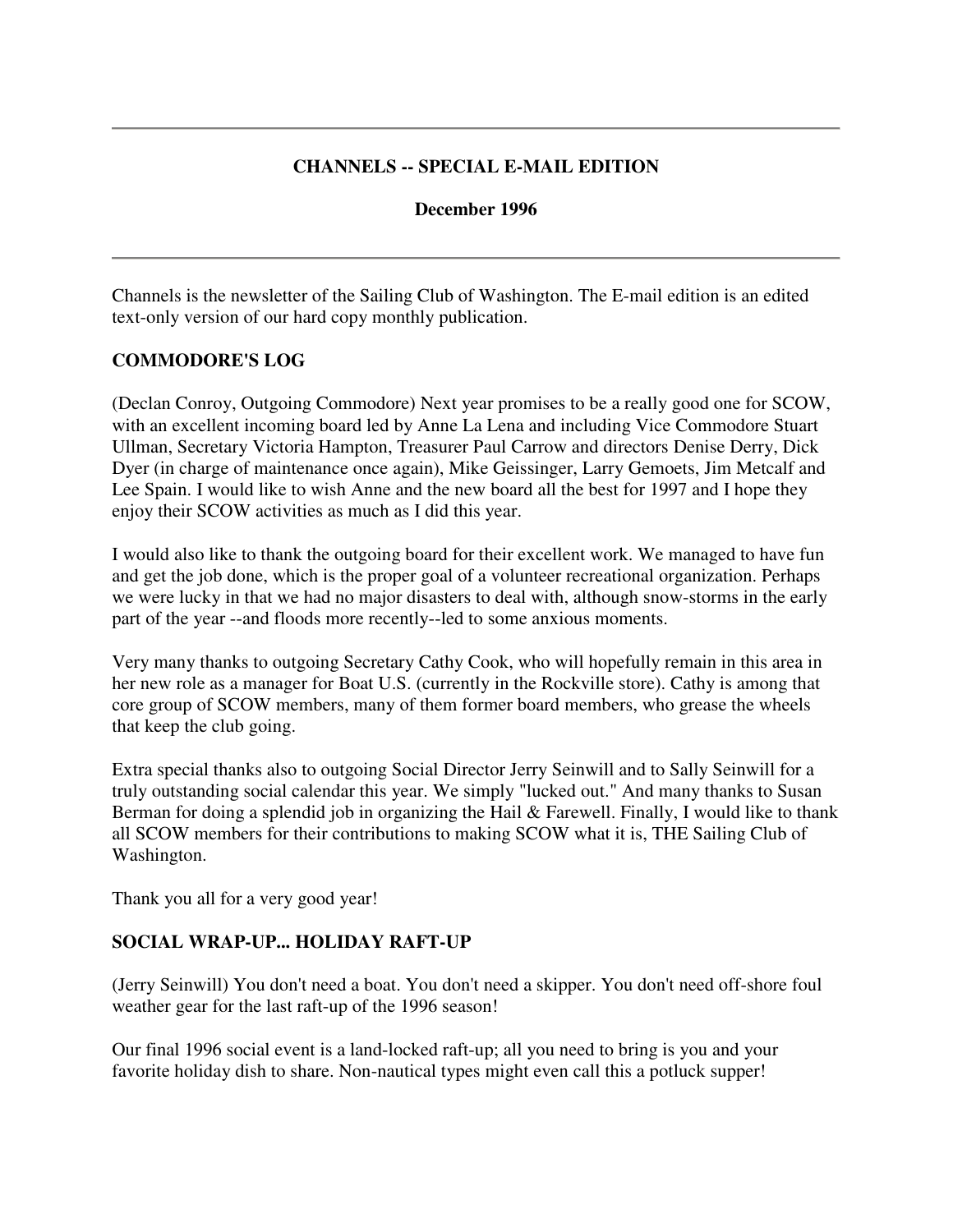The day is Sunday, December 8; the time is 5 to 9 p.m.; the place The Colonies at McLean. Take the Beltway to Tysons Corner, Exit 11A, Route 123, Chain Bridge Road to McLean. At the 1st light, turn right onto Old Meadow Road. Go 1/4 mile to left entrance to The Colonies.

SCOW provides roast turkey and drinks. (The inspirations for this tradition are lost in time...) SCOW sailors bring a salad, or veggies/starch or desert to share. Bring your dish ready-to-serve, with utensils for serving, when you come at 5. We'll eat as soon as we have a quorum (of food).

If you didn't sign up at the October or November meetings, or you forgot to volunteer to help set up or clean up, please call Jerry or Sally Seinwill, 202-546-4893, any reasonable time of the day or night until, say, noon Friday, December 6.

And, the cost is Zero!

## **BLANKFIELD'S BAY BANTER**

(Carrie Blankfield) [My last article as Bay Coordinator is dedicated to Al Blankfield and Jack Teidemann.]

The last of the events of the Bay sailing season for SCOW ended on a very high wave--you thought I would say note. The final SCOW Bay raft-up, organized by Allen Lewis, was held on October 26th and 27th. We sailed to the Wye River to see thousands of geese migrating south. The weather was spectacular. While the first day offered little in the way of wind, the second day made up for the first.

A raft-up in Cove Creek included Allen's boat, LADY IN RED, the Carious on QUIET TIMES, Ted Shad on DULCINEA, Dave Snellen on ENCHANTE, Don Deese on CARPE DIEM and Carrie Blankfield skippering SPINDRIFT.

The evening of the 26th was filled with observing thousands of geese congregating at sundown and SCOW members congregating over various libations and nourishments. Discussions of official leadership and past excursions filled the air.

Sunday morning dawned with spectacular sun and blue herons on the shore. I will only briefly mention a grounding of an unnamed boat and only to praise the efforts of Captain Shad who dislodged one of the SCOW boats and made valiant efforts at dislodging a second. But this was a grand raft-up and one tiny mishap will not diminish the fun.

The very final sail for SCOW on the Bay was had by members of the Board, Declan Conroy, Cathy Cook, Jerry (and wife Sally) Seinwill and Carrie Blankfield on SPINDRIFT for a final Board sail on November 2 from the West River to Harness Creek in the South River and back. Fifteen to 20 knots with gusts to 25 and 30 did not discourage this brave Board. Hot soup from Cathy really helped.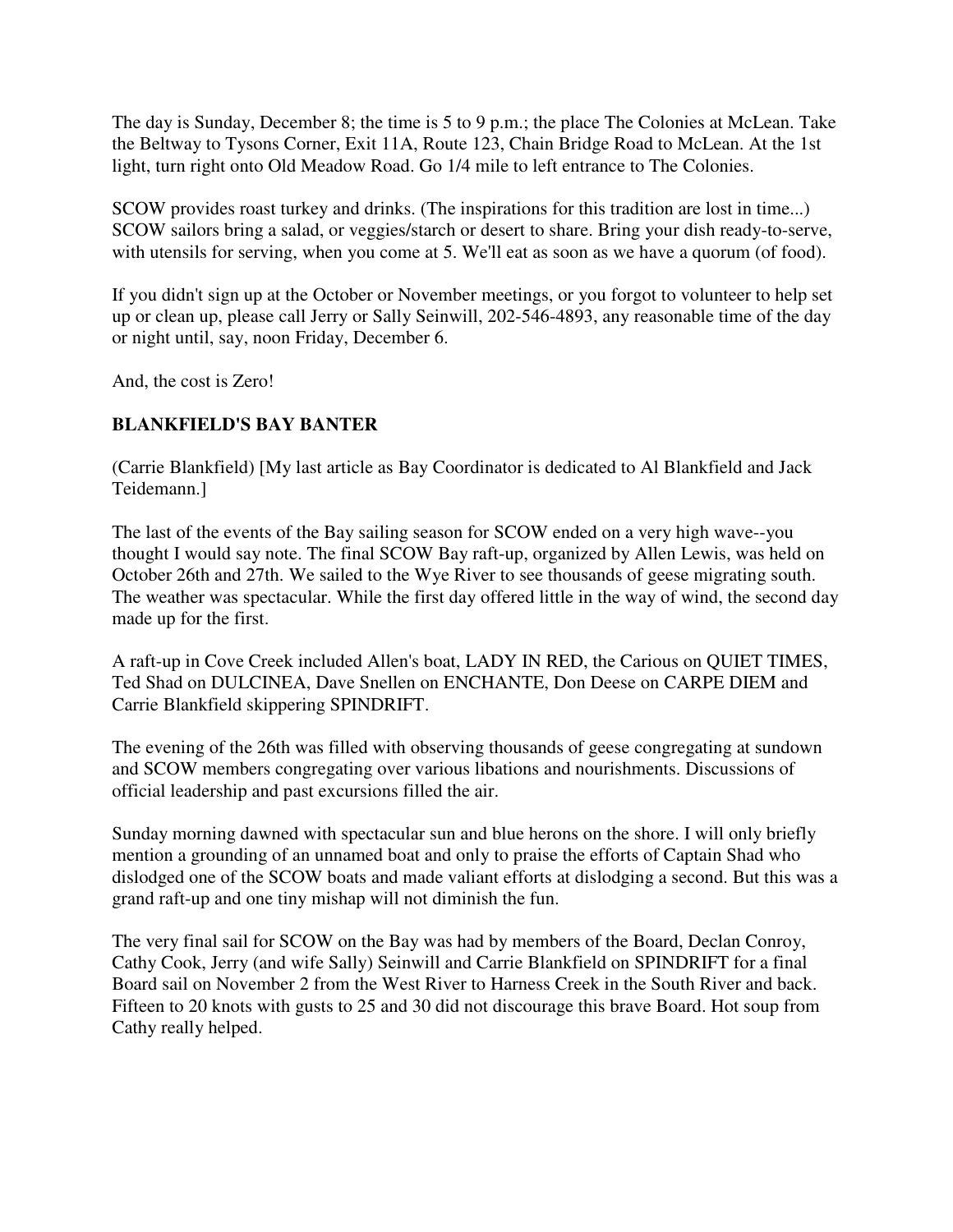BRAVO Declan and Jerry. They close hauled and tacked with ease. Carrie did the easy part and took the boat on a run back. Trip from South River to West River slip was done in a little over an hour---but who's bragging?

I thank you all for a great sailing season and for the shared fun of sailing with captains and crew who made this a great Bay season.

## **THIS WAS THE BAY**

(Robert C. Woodside) Hark ye back to the early summer of 1938. World War Two is still in the future. Edgewood and Aberdeen are mere villages. NO bridges span the Chesapeake. It's a month before my 18th birthday.

My roommate in prep school, Steve Williams of Bel Air, was a Sea Scout of some standing. Steve invited me to join him and his crew for a week-long cruise in the Sea Scout ship HARFORD out of Bush River, Maryland.

An hour after sunrise of a Saturday, Mr. Williams, Steve's dad, drove us to the HARFORD pier. What a sight! HARFORD had been a Navy 50-foot wooden motorsailer, but the Scouts, with parental help, had removed the engine, propeller and shaft, fuel tanks, and thwarts; decked her over at the gunnel; stepped two masts with yards, and a bowsprit---made her into a brig. The Scouts had sailed her for two seasons. I was ecstatic! Just like the ships of "Captain Hornblower," the first five books of which I'd just read!

I knew most of the rest of the crew. The only three names I can now recall are Steve Williams Dick Munikuysen and Bob Stevenson.

We all stood around waiting. Our gear and food was aboard and stowed, bunks claimed, and we waited. The tide started ebbing, a nice northwest breeze ruffled the Bay, and we waited. About 10 o'clock, the Skipper's car, his wife driving, came to a stop at the pier. The door opened and the Skipper staggered out, clutched his right side, and collapsed. Dr. Stevenson, Bob's dad, got him back into the car and took him straight to the hospital. Appendicitis was serious.

Was the cruise off? The boys clamored and begged. The parents finally acquiesced. But who was to be the leader? I don't remember the details, but somehow I was elected. (I think the parents knew their own kids, and figured they could blame me.)

Finally, ready. Mr. Williams got our attention and stated, "You boys be back here at 5 on Sunday, a week from tomorrow. But if you have any trouble, call me."

We shoved off, set the jib, spanker, and foretopsail, and with families shouting farewells, stood out into the Bay. Soon all the cars were gone. We were alone!

The northwest breeze invited and we set more sail. All of us wanted to see the southern part of the Bay, so we ran southward with the wind. Soon we passed Poole's Island and waved to the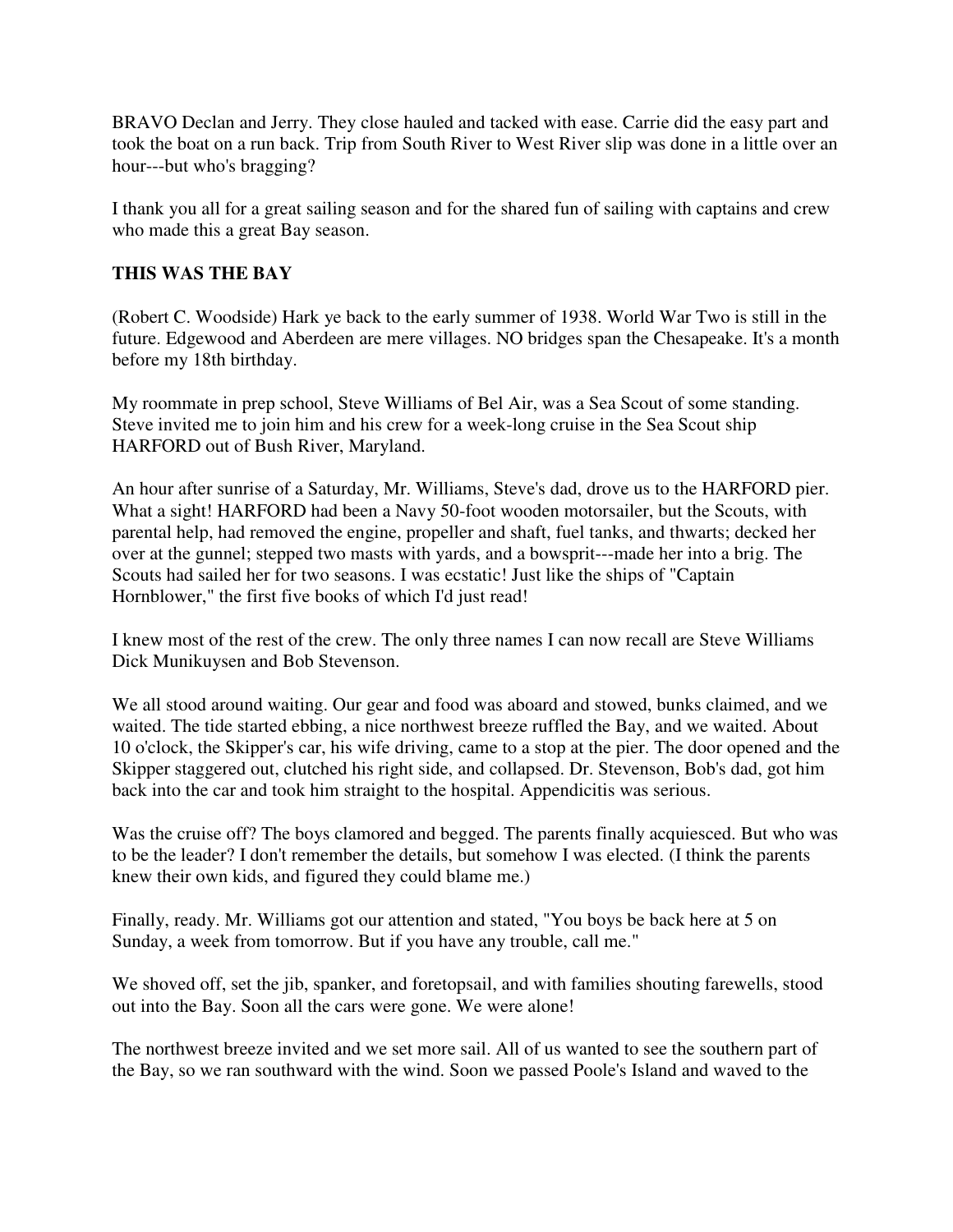people there. I remember, as we passed Annapolis, how I hoped and prayed I'd be a Midshipman next year.

We sailed until the wind died just before sunrise, then we skinny-dipped before the wind came back a little after dawn.

Memory is blurry, but a day or two later we were off Norfolk. Everyone wanted to go out into the Ocean. We did. Sailed out to the Chesapeake Light Ship, which we reached just at sunset.

We came about to sail back into Norfolk, but HARFORD wasn't good to windward, and sailed better on the port tack. Dawn came, and no land in sight. That evening, still no land, no lights, nothing but the cold starlight and the black Atlantic.

Next day, still and empty horizon, and on we sailed. At sunset, we spotted a lighthouse. We recognized Cape Henlopen Light and threw all pride aside. Out went the sweeps (big, long oars) and we rowed into the heaven of the breakwaters, getting there in the cold gray light of dawn. Morning brought a southerly breeze, and we sailed up Delaware Bay to the eastern end of the Chesapeake-Delaware Canal, then rowed through the canal, getting to Turkey Point just after sunset. We anchored and slept.

Well after sunrise, we awoke. A breeze was starting from northwest, so we weighed anchor and set sail. Everything up, even the studding sails which had never been set before. What a sight we must have made! A cloud of white (well, almost white) pulling the proud little HARFORD along at almost 6 knots! Beautiful!

Too soon, the entrance to Bush River was on our starboard bow. We started dousing sail. The last sail was down and we coasted up to the landing. Mr. Williams was there, pocket watch in hand.

"You're 10 minutes late," he announced.

None of us had a watch or time piece. Nor a compass. Nor a chart. It wasn't until the summer was over that the families heard the full story. They just shrugged and said, "That's Skill, spelled L-U-C-K."

What if we'd tried that today? What charges would we face? What would the Coast Guard have done?

# **CAN YOU CREW IN THE BAHAMAS THIS WINTER?**

(Ron Heilig) We're heading to the Bahamas for the winter, and we're looking for some company. Our course will cover Tampa to Miami via the Ochachobee Water Way, then over to Nassau. Once in the Bahamas, we'll go down the Exuma Chain to Georgetown Great Exuma. Our current plan is to leave Tampa in the first week of January, 1997, and return to Florida in April or May, weather permitting.